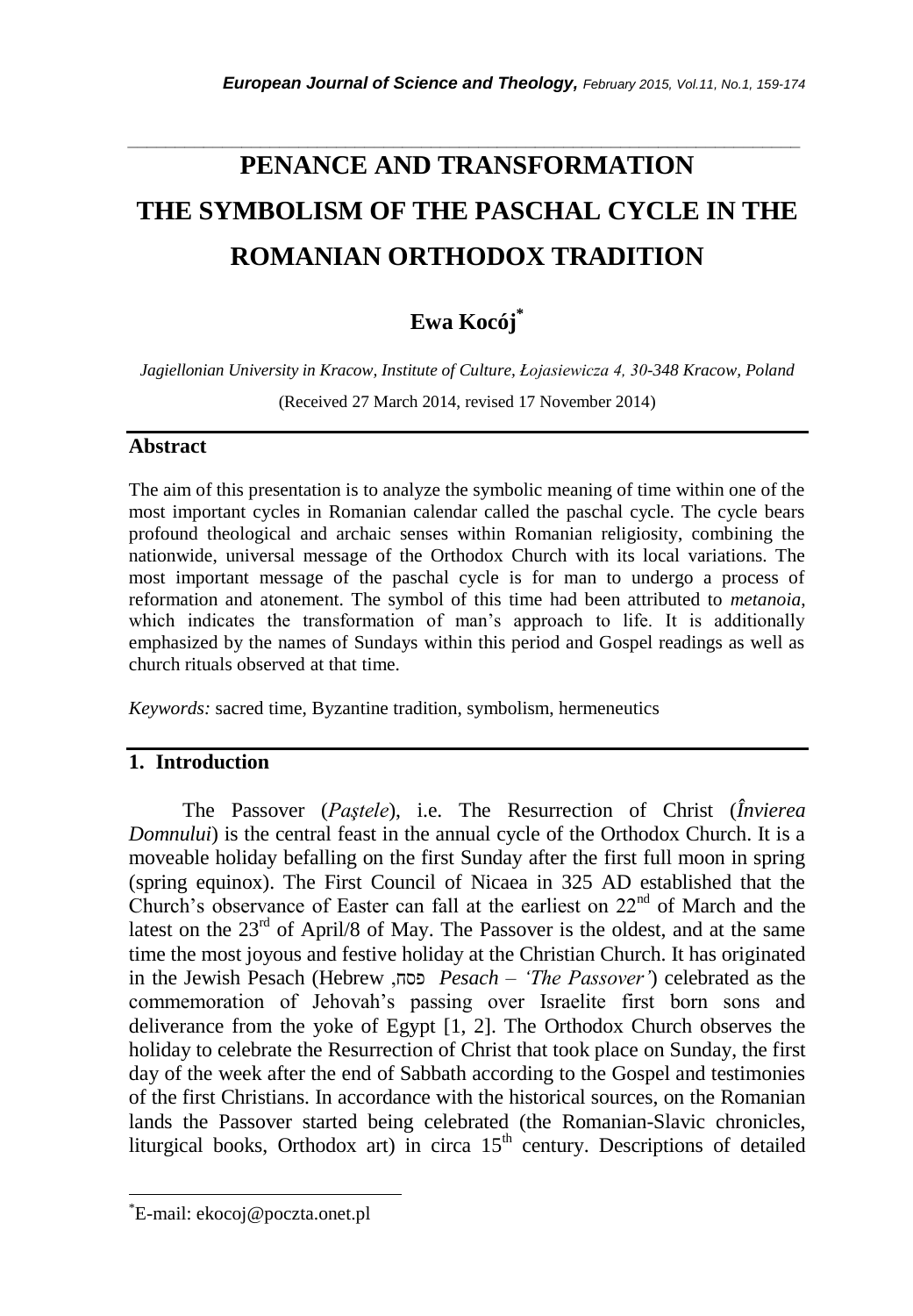celebrations on the courts of Moldavian and Wallachian Hospodars along with the time of preparation before the actual festivities is documented from approx.  $mid-17<sup>th</sup>$  century in chronicles as well as testimonies of foreigners travelling across the country – with a slight difference marking the church and folk traditions [3; 4; L. Zamani, *Cum se sărbătorea Paștele la Curțile domnitorilor români*, http://historia.ro/exclusiv\_web/general/articol/cum-se-sarbatorea-pastele -curtile-domnitorilor-romani, accessed 24.10.2013].

The paschal cycle is divided into two parts. The first involves the preparation time representing the antinomy of light and darkness, which symbolizes the sinfulness of man and the world. The time devoted for the preparation period comprises of approximately ten weeks: three weeks preceding the holiday (22 days), six weeks of Lent (40 days), Lazarus Saturday and Palm Sunday (2 days) and the Holy Week (6 days). Altogether it is a period of 70 days. The structure of this cycle carries a significant theological message to believers. To become resurrected by God they must undertake the heroic *metanoi* or transform the conduct of life. The term *metanoi* is, the symbol marking the entire period; it is a figurative calling to the human son – Adam and each of his descendants – to leave the domain of sin in both, spiritual and physical aspects and join the story of salvation [5-7]. The Orthodox Church exegesis of this time bears clear eschatological features – it preaches that the revival to spiritual life and resurrection from the world of darkness and sin to the world of the light can only happen through repenting and transforming your life. The renewal of the relation to God is then not possible without the renewal of inter-human relations. Only relationships based on the truth and forgiveness guarantee coming closer to God and participating in the light of the Tabor [6, 7].

# **2. Pre-Lent period - repentance and forgiveness**

Therefore even before the onset of Great Lent, the Orthodox Romanians prepare themselves for the event during the so-called pre-Lent period over three weeks. From this time until the end of the Holy Week they are presented with important paradigms of behaviour through biblical allegories. These are to remind them about repentance, which is very characteristic of Orthodox spirituality. The dominating motifs of this time are: reformation, humility, return and forgiveness. This includes four Sundays bearing names after Gospel accounts read every week at the Church.

The first Sunday is known as Zacchaeus Sunday (*Duminica lui Zaheu*). The name Zacchaeus was first mentioned in the Gospel account of Saint Luke, which speaks about Zacchaeus, a wealthy Roman tax-collector living an opulent and sinful life, who, having heard of Jesus" arrival at Jericho, wished to see him with his own eyes. The encounter resulted to be the beginning of his repentance and restitution. Through the example of this man, the Orthodox Church symbolically portrays God continuously seeking man, irrespectively of the sins he has committed, welcoming all those who wish to find him.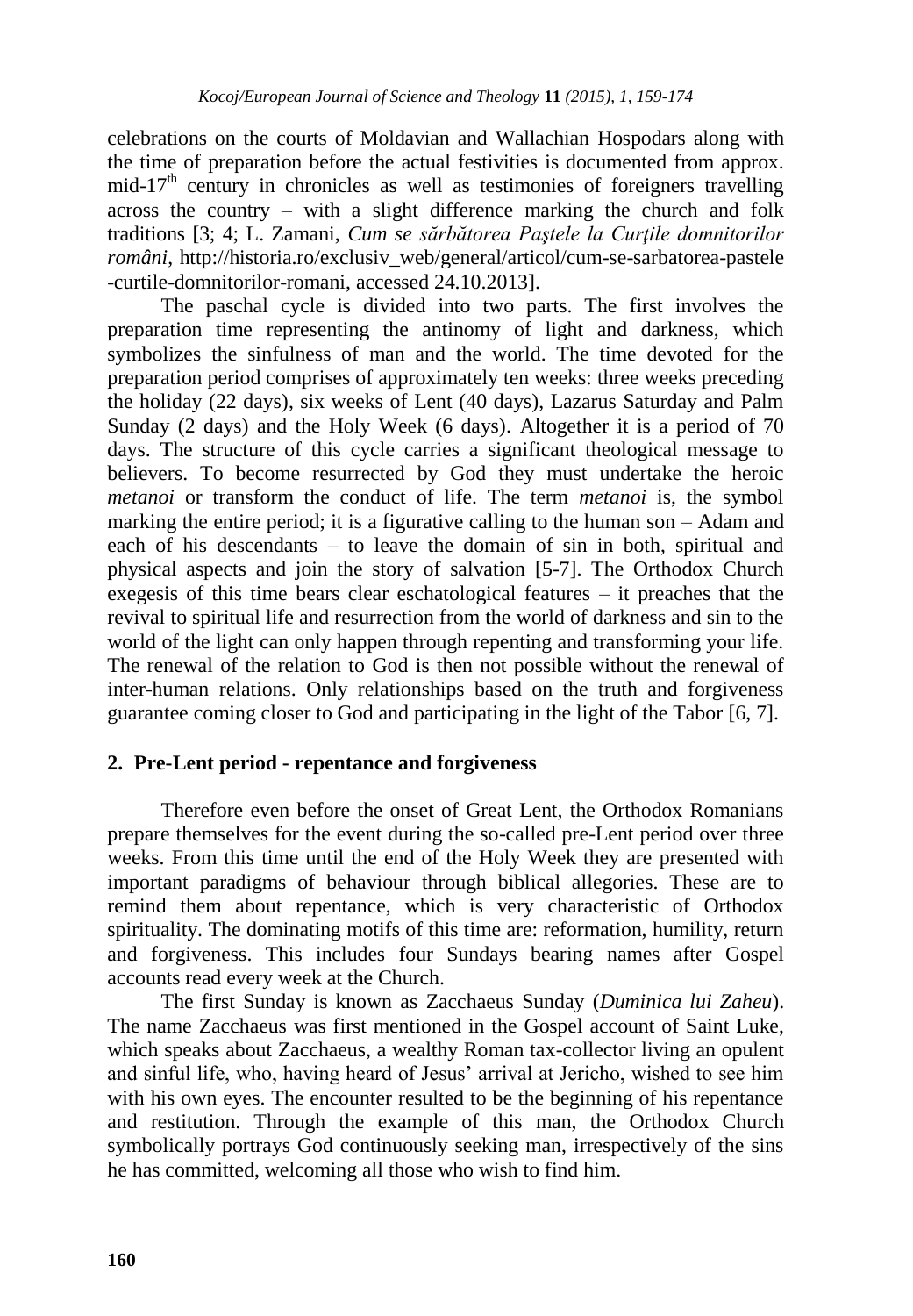The second Sunday bears the name of the Publican and the Pharisee (*Duminica Vameşului şi a fariseului*) and refers to Saint Luke"s Gospel"s parable (18.10-14) that mentions two lifestyles: one of pride and the other of humility. The parable is read as a reminder to forgive and love the other, the absence of which makes all the other good deeds unimportant. The struggle of transformation must also take place in the mind and heart of the sinner, who repeats words uttered by the tax-collector: "God, be merciful to me, the sinner," adapted as a tradition of Jesus parables, so significant in the spiritual tradition of the Orthodox Church [6]. The awareness of "being exiled" and growing apart from God is also symbolically present in the lyrics of Psalm 137/136 chanted at the morning prayer of that day: "By the rivers of Babylon, we sat and wept…", which is also called the psalm of exile. It is a passionate testimony to the condition of man captivated by sin and remaining away from *the sacrum* [*Triodion, czyli Trójpieśniec z Bogiem Świętym, zawierający odpowiadające jemu obrzędy*, http://www.liturgia.cerkiew.pl/pages/File/docs/triod-02 przedposcie%5B2%5D.pdf, accessed 29.09.2013]. From that Sunday on, the Church also starts the readings of the Lenten Triodon, which will last for another 70 days [M. Giosanu, *Istoria unei cărți de cult cu multiple valențe poetice: Triodul*, http://www.cntdr.ro/sites/default/files/c2010/c2010a49.pdf, accessed 23.11.2013].

The third Sunday is called the Prodigal Son Sunday (*Duminica Fiului Risipitor*). It owes its name to the parable of the Prodigal Son, which is that day read in the Church. The son returns from 'the spiritual abandonment' to the house of the Father (Luke 15.11-32) [http://www.liturgia.cerkiew.pl/pages/File/ docs/triod-02-przedposcie%5B2% 5D.pdf, accessed 29.09.2012]. Once again it reminds the believers to transform their lives by truly repenting their sins and about the love of God addressed to all those returning to him. It cannot, however, be one-sided love – thus it presents the symbolic manifestation of synergy that occurs between a Christian and God, who gives him his hand and consequently his power [5, p. 67-68].

The fourth Sunday bears two names. The first of them is Sunday of the Last Judgment (*Duminica Înfricoșatei Judecăți*), which refers to the account from Saint Matthew"s Gospel (Matthew 25.31–46) and reminds about the Second Coming of Christ, who is to perform the last judgment of humanity [http://www.crestinortodox.ro/sarbatori/duminica-infricosatei-judecati/duminicainfricosatoarei-judecati-128831.html, accessed 14.02.2014]. The liturgy read that day mentions horrid Last Judgment images, Christ sitting in the valley of Josaphat, on the throne of glory, accompanied by the sound of trumpets and flames coming from the river of fire and the graves open with the souls of sinners arriving with "horrible weeping and gnashing of teeth" [http://www.liturgia.cerkiew.pl/pages/File/docs/triod-02-przedposcie%5B2% 5D.pdf]. In the hymns and prayers of this day the mercy of God is also cited as

given to everyone who will repent and turn away from the sin of this world. Another name used for the fourth Sunday is the Meat-fare Sunday (*Duminica lăsatului de sec la carne*). In the Orthodox Church practice it is the last Sunday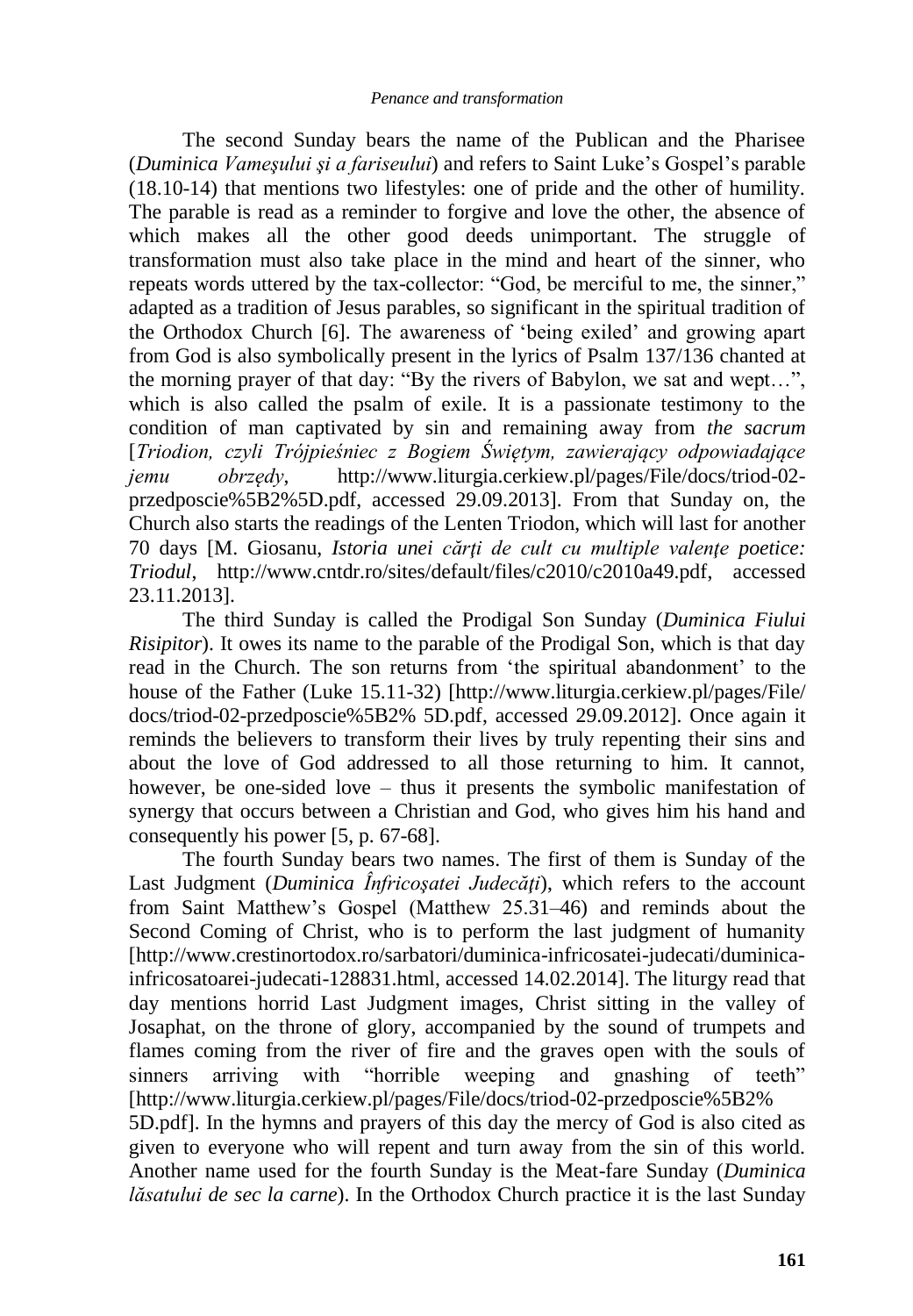before Easter during which believers are allowed to consume meat. This Sunday introduces the period of Great Lent, which is to start in a week"s time. The sacrifices of Great Lent are not only meant to train one"s body in resisting temptation, but above all to strengthen the spiritual aspect of the human being.

The fifth Sunday, completing the preparatory period preceding Lent is called the Sunday of Adam"s expulsion from Paradise (*Duminica Izgonirii lui Adam din Rai*). The Church reminisces about the time God ordered first people in Paradise to fast (ban on eating fruit from trees), which they did not observe and thus brought sin and death to the world (Genesis 2.17). It is also a day of forgiveness at the Church, therefore this Sunday is frequently called the Sunday of Forgiveness (*Duminica Iertării*) (Matthew 6.14–15). In Romania there is a special ritual taking place at the end of Sunday Vespers and thus it is called the Vespers of Forgiveness (*Vecernia Iertării*) or the Vespers of Mercy (*Vecernia Umilinta*). The officiating minister wearing an epitrachil and holding a cross in his hands comes out to the worshippers and asks for forgiveness of the sins. Then the believers approach the cross held by the priest, ask for forgiveness of their sins and kiss the cross. Next, they approach one another, apologize and give one another a kiss of peace to symbolize the act of forgiveness. The Orthodox Church uses this rite to make the believers realize that without forgiveness they cannot follow the main path set by Jesus – the principal value of Christianity – love thy neighbour (Matthew 5.44, 7.3–5, 18.21–22) [M. Schifti, *Iertarea în lumina învăŝurii creştine*, http://www.crestinortodox.ro/morala/iertarea-lumina-invaturii -crestine-70853.html, accessed 2.02.2014].

The symbolism of the ritual is additionally reinforced by the vestments worn by the clergy – despite the fact that it is the Pre-Lenten period and the vestments worn at this time are generally black, this one prayer is celebrated in white vestments to symbolize the light of the new life in the plan of salvation. In this ritual they are the symbol of transformation and the future resurrection to new life. The rite is accompanied by singing of the Canon of Pascha by Saint John of Damascus. From this day on the human body is to be treated in even more rigorous way and it is the last day believers can consume dairy before the onset of Great Lent, thus the Sunday is also called the Cheese-fare Sunday (*Duminica lăsatului sec de brânză*). Within the framework of theology of this time, fasting and forgiveness become the path to establish an ample relation with God (Old Believers and Ukrainians inhabiting Romania call it *Maslenica*).

#### **3. Great Lent - repentance, prayer and charity**

The Monday after Cheese-fare Sunday begins the time of Great Lent (*Postul Mare*, *Lăsatului de Sec de Paşte*). It is the longest and the most important time of fasting throughout the annual liturgical cycle. Throughout this time, members of the Orthodox Church are required to pray, resist certain food products and perform charitable deeds. These three aspects of Lent combining spiritual and physical issues are to trigger human transformation and spiritual catharsis in order for men to be prepared for the coming of the Saviour [1, p. 67].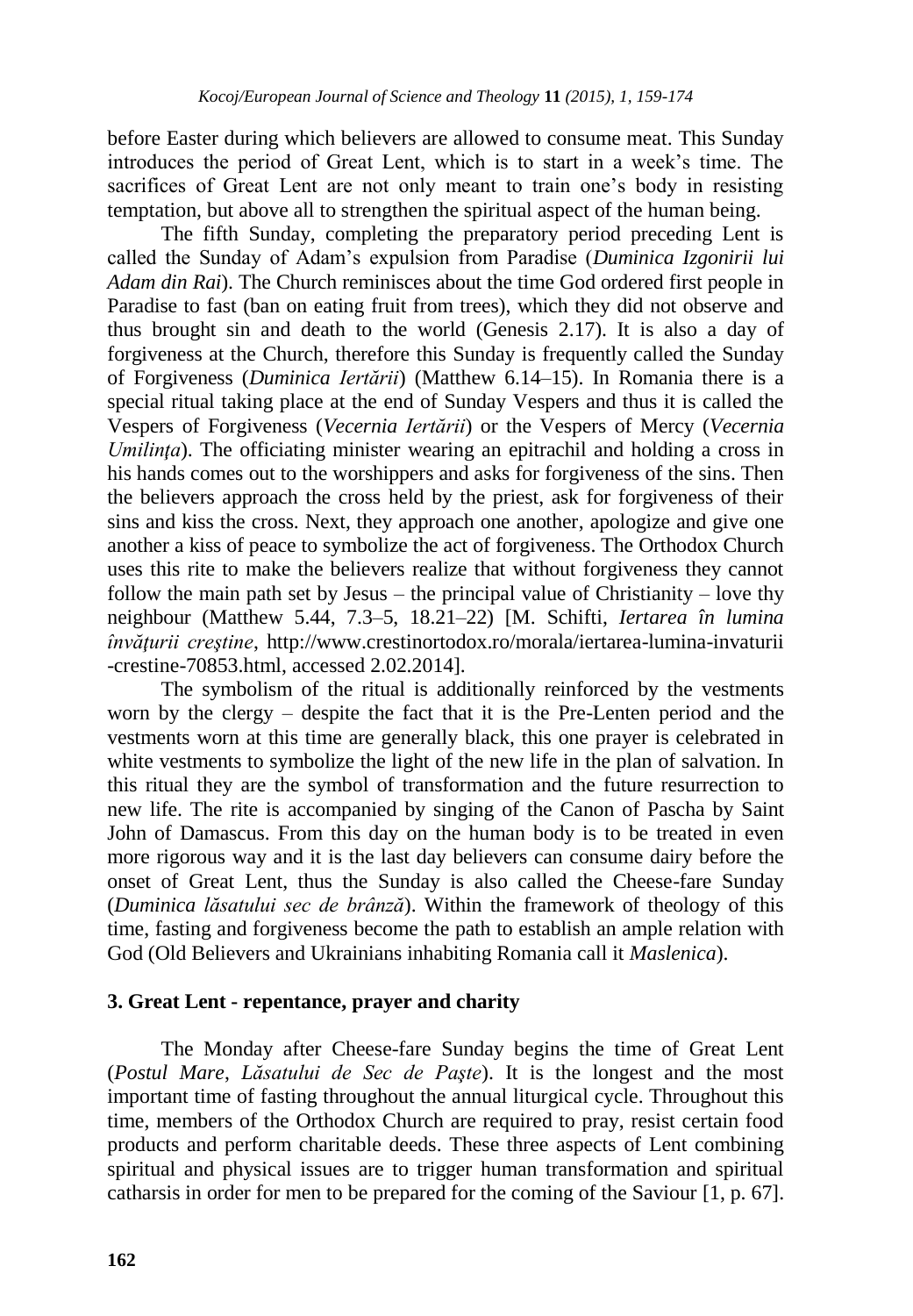Orthodox theology also emphasizes that man is especially prone to temptations when he undertakes these efforts and must be ready to fight the evil. During Great Lent, the believers should attend confession, receive Holy Communion and pray passionately [http://parohialuncasi.trei.ro/craciun.html, accessed 3.12.2013]. Fasting affords man with physical and spiritual strength and allows for controlling temptations of the body. Paradoxically it is understood as the time of joy – transformation of man's life as a result of repentance. Theology also represents it as the time of darkness that enveloped the human race prior to the coming of the Saviour [http://www.crestinortodox.ro/craciun/craciunortodox/sarbatorile-iarna-romani-68390.html, accessed 3.12.2013]. There are detailed instructions pertaining to fasting during Lent time – a certain number of meals as well as particular food types are prescribed. Over the time period of Great Lent man cannot have meat, animal products (eggs, butter, milk, cheese), fish, olive oil and wine.

Throughout the first four days of Great Lent, from Monday to Thursday, the Great Canon of Repentance by Saint Andrew of Crete is chanted at Great Compline, divided into four parts (one part each night). It is the liturgical hymn of the Orthodox Church authored by a Jerusalem monk and the bishop of Gortyna, Saint Andrew of Crete (\*660†740) and further developed by Saint Joseph"s of Sicily (†886) and Theodore the Studite of Constantinople (†826). The message of this hymn must be understood as relating to both: life of an individual man as well as the entire commonwealth of worshippers. On the one hand it is a sinful man's call to obtain mercy and grace of resurrection for the soul enveloped in sin [http://www.crestinortodox.ro/liturgica/viataliturgica/canonul-sfantului-andrei-criteanul-87918.html, accessed 6.12.2013], and on the other, it invokes the images of all the grave sins man has committed since the time of the original sin. Therefore it is considered to be a Penitential Hymn sang by the entire Christian ecumene, imploring God to show mercy, and seeking intercession of the Holy Virgin and saints. It is accompanied by pleading for the gift of tears, very significant in the Byzantine-Slavic Orthodox Theology, where it functions as a 'fruit of soul's passion and released sorrow' triggered by *metanoi.* This calling for tears should not be seen as a manifestation of sentimentalism, but as a symbolic 'second baptism' through the living water, cleansing the sin and commencing physical and spiritual purity. It leads to a specific condition of the man's soul, when he weeps over his own sins (*lype*), and, in the broader, mystery dimension, over the past, present and future sins of the entire humanity (*penthos*). This gift will in consequence lead to contemplating God as the "One who forgives" [5, p. 73-79; 8]. Corresponding to the entire Orthodox theology, structured on seemingly impossible oppositions, we see here the antinomy of sorrow resulting from joy, which is followed by understanding the immensity of God"s love. While beginning with one"s own sin, the hymn leads man to theophany in the light of the coming resurrection. Due to the theological overtone of the hymn, repetition of words: "God, have mercy on me, have mercy on me", accompanied by bowing and making the sign of the cross [9], it is frequently called the penitential canon (*canon de pocăința*).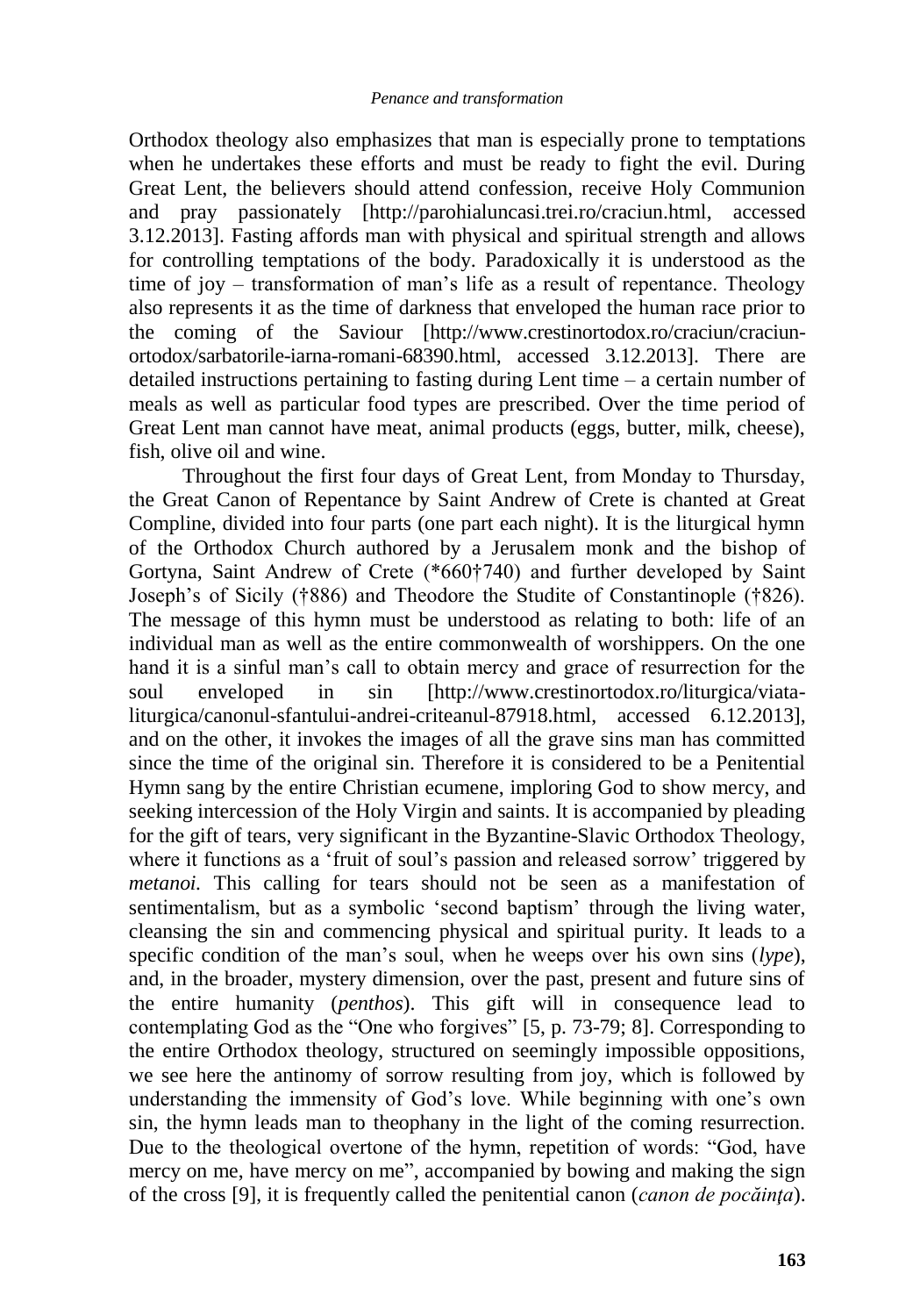The soberness of the hymn is reinforced by performing it in tone 6 (the gravest tonation) and the black vestments of the priests.

The first Sunday of Great Lent is called the Triumph of Orthodoxy (*Duminica biruinței Ortodoxiei*) or the Feast of Orthodoxy (*Duminica Ortodoxiei*). It begins the cycle of Sundays preceding the Holy Week and the Sunday of Resurrection by following two main themes: historical and spiritual. In historical dimension, the Sunday of Triumph commemorates the restoration of icon veneration after the defeat of the iconoclast heresy, finally sanctioned at the Second Council of Nicaea in 787 and then confirmed at the Synod of Constantinople in 834 [10]. To commemorate this event and the victory over all the heresies, all the clergy along with the worshippers attend an official procession with icons, crosses and gonfalons around the church. In many Orthodox regions, the procession is at the end accompanied by a reading of Synodicon of Orthodoxy, which contains anathemas against the heretics "of all times' and affirmation to 'forever remember' (*vesnica pomenire*) the righteous fighting for loyalty to Orthodoxy. Only in the recent years, the reading of Synodicon became part of the liturgical canon in Romania. Previously the text was missing from the available translated books [*Sinodiconul Ortodoxiei*, Romanian translation, http://www.tezaurul-ortodox.com/files/file/795 sinodiconul-ortodoxiei/, accessed 14.10.2012]. From the spiritual perspective, reading biblical accounts on this Sunday becomes a recollection of the Old-Testament prophets announcing the coming of Christ and a reminder of the promise to see exceptional things given by God to the people. It also mentions that by virtue of the act of creation, man is the icon of God and had been called to sanction and discover the image of God within oneself.

The second Sunday of the Great Lent is also called the Sunday of Saint Gregory Palamas (*Duminica Sfantului Grigorie Palama*). At that time, the Orthodox Church remembers Gregory Palamas, a monk of Mount Athos, then the Archbishop of Thessaloniki and a great defender of Hesychasm [11, 12]. By remembering this historical figure we can see how, by adoption of appropriate spiritual disposition, such as fasting, praying, calmness, silence and focus, a man can undergo theosis in life and become a member of the light of Tabor – the uncreated light of divine glory [*Synaksarion II Niedzieli Wielkiego Postu Grzegorza Palamasa, arcybiskupa Tesaloniki*, http://liturgia.cerkiew.pl/pages/ File/docs/synaksarion-12-palamas.pdf, accessed 24.11.2013]. Catharsis performed by fasting and penance symbolizes walking from the world of darkness into the light of Tabor. Therefore this Sunday is often called the Sunday enlightening Lent (*Duminica Luminii*).

The third Sunday of Great Lent is called by the Orthodox Church the Sunday of the Holy Cross (*Duminica Sfântei Cruci*), and the tribute is paid to the Holy Cross of Jesus. It is sometimes also called the Sunday of the Veneration of the Holy Cross or the Sunday of Bowing to the Holy Cross (*Duminica Închinării Cruci*). In Jerusalem manuscripts from the  $12<sup>th</sup>$  century this holiday was already called "the third Sunday of Bowing to the Cross" complementing the holidays of the Elevation of the Holy Cross (14 September) and the Procession of the Precious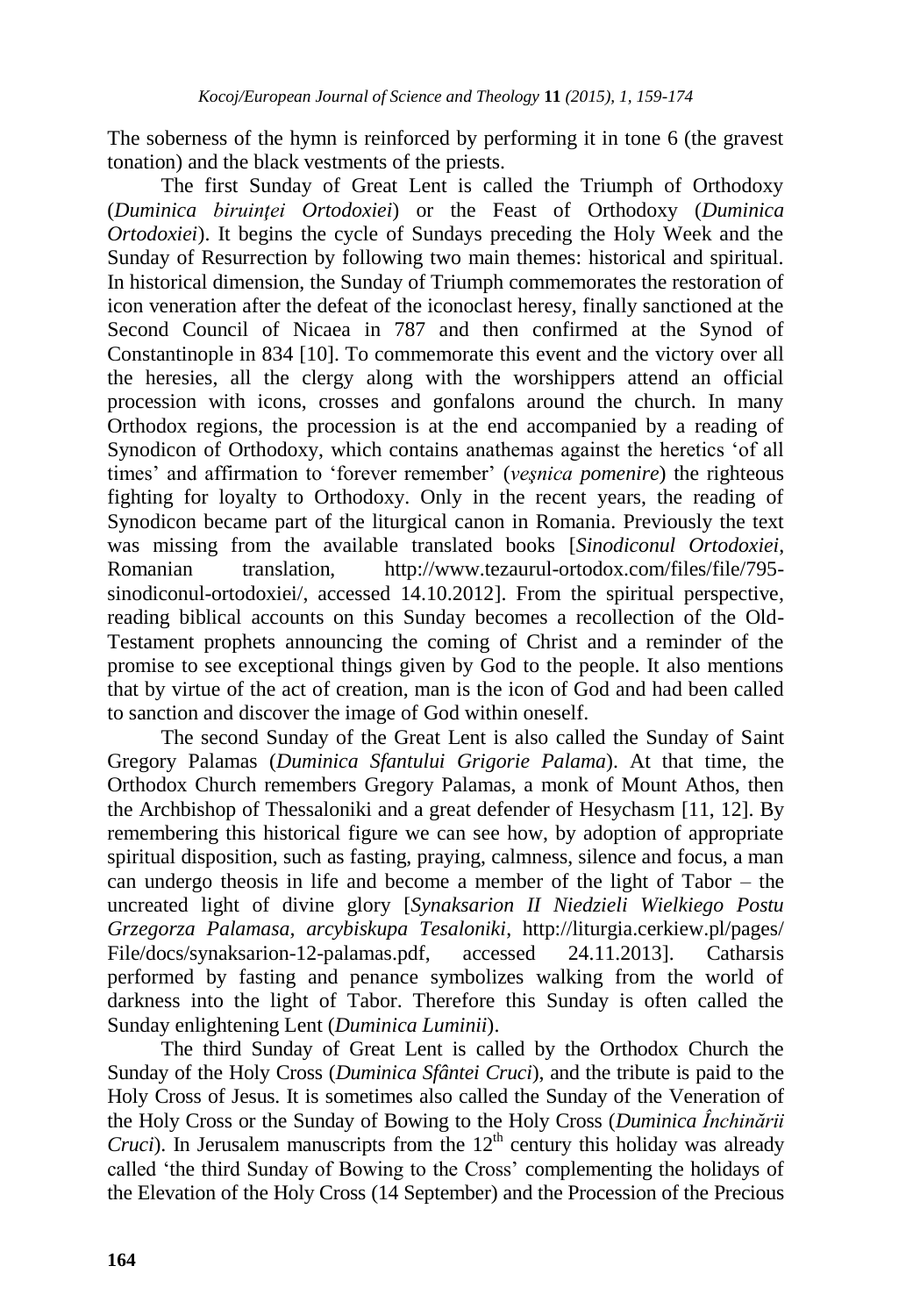Wood of the Life-Giving Cross of Jesus Christ (1 August). According to the Constantinople Typicons of the  $9<sup>th</sup>$  and  $10<sup>th</sup>$  centuries, the Holiday of Bowing to the Holy Cross was initially celebrated on Wednesday, at the midpoint of Great Lent. Later, the entire week of mid-Lent was appointed for celebrating the Holy Cross, dividing the adoration times into men days (Tuesdays and Wednesdays) and women days (Thursdays and Fridays) (The Evergetis Monastery). After the  $12<sup>th</sup>$  century, the third Sunday of Great Lent was chosen to be the best time for celebrating this holiday in the Typicon of Messina [M. Simonopetritul*, Duminica Sfîntei Cruci,* http://www.crestinortodox.ro/sarbatori/duminica-sfintei-cruci/ duminica-sfintei-cruci-88255.html, accessed 14.12.2013]. To emphasize the role of the Holy Cross, on Wednesday, Thursday and Friday during the week preceding the above mentioned Sunday, the prayers read on matins and vespers call it the symbol of "crucifying the passions and desires of the body and soul for the time of lent" and thus victory over the world of sin [*Trzeci tydzień Wielkiego Postu*, http://www.liturgia.cerkiew.pl/triod/10\_3tydzien.pdf, accessed 1.12.2013]. Moreover, on Saturday, at the eve of the holiday, the relics of the Holy Cross are laid on the altar during vespers and left there for the entire night with a candle burning nearby. The next day at the matins there is a symbolic elevation of the Holy Cross through gestures and the words of liturgy. The priest announcing the resurrection incenses the altar, places the cross on a tray and then takes it in solemn procession through the church accompanied by the chanting of the Thrice Holy Hymn: "We venerate Your Cross, oh Christ". Later during the service, all the people raise chanting "Your holy resurrection we glorify". Across Romania after the Divine Liturgy on this day, there is a procession led along the city streets with a cross decorated with flowers. This cross reminds of the resurrection of Christ and through its profound symbolism supports the man in his struggles with fasting and transforming his life. The Sunday in question reminds us that for the time of Lent the man is somehow "crucified" with Jesus. The Lent signifies crucifixion of passions and desires of the body allowing man for deification. The cross becomes here the symbol of consolation, a life-giving influence to refresh our souls mortified with fasting, a reminder that "through pain and suffering we will see the eternal glory'. Thus, this day is sometimes also called the Sunday of Consolation (*Dumunica Mângâierii* – compare Isaiah 40.1).

The fourth Sunday of Great Lent commemorates John of the Ladder – a great monk from Saint Catharine"s monastery on Mount Sinai. It is called the Sunday of John Climacus (*Duminica Sfantului Ioan Scărarul*). The monk composed a treatise on ascetic practice *The ladder of Divine Ascent* regarded to be a guide on how to raise one"s body and soul to God through the acquisition of ascetic virtues [13, 14]. The text instructs the monks on spiritual practices and overcoming vices, figuratively portraying the nature of sin and the significance of individual virtues. In the medieval monastic Orthodox culture this became one of the most widely read work on spirituality. In Romania, the book was introduced in Greek copies and the old-Slavonic texts were available from the  $15<sup>th</sup>$  century. The first translation into Romanian was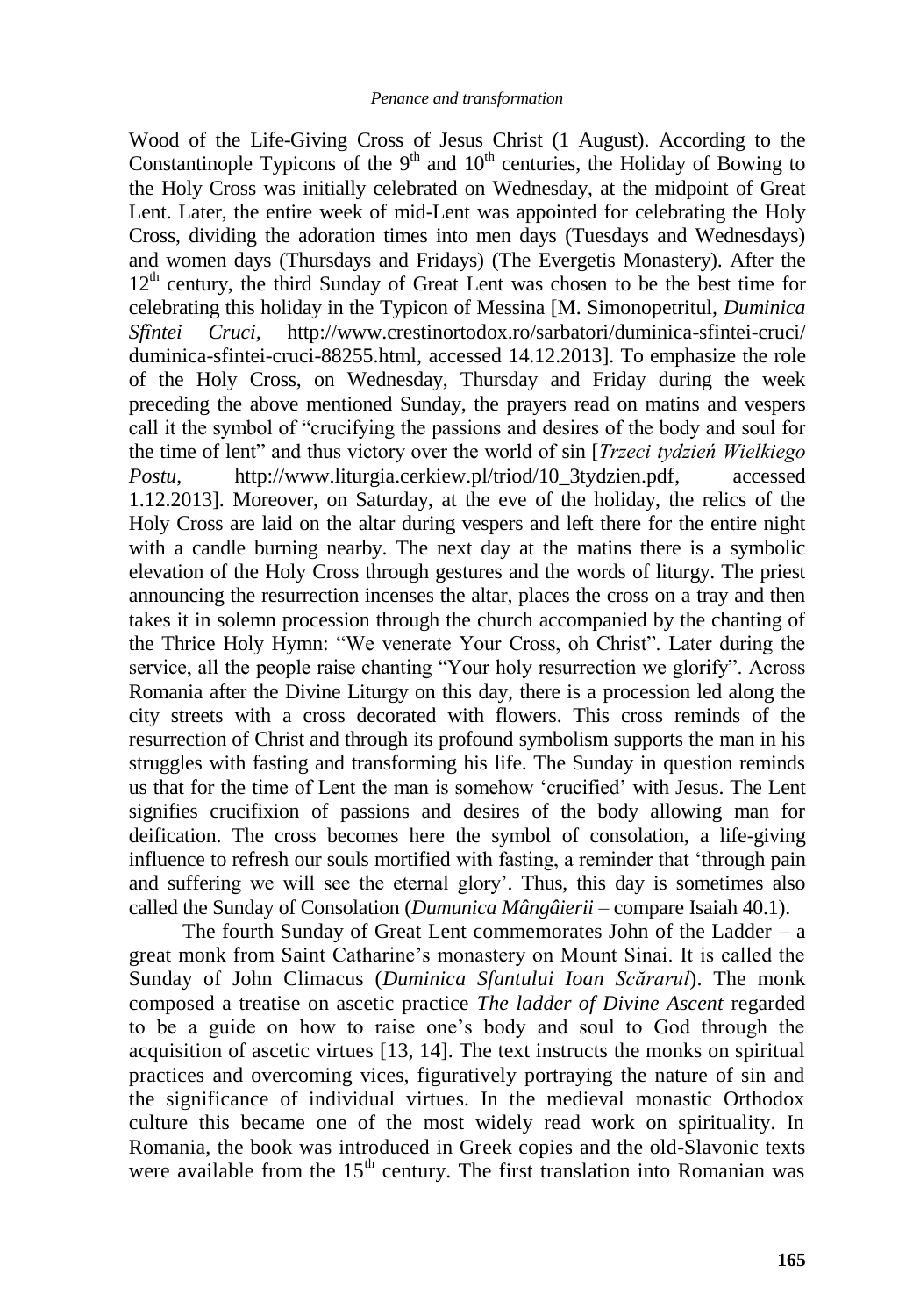performed by the Moldavian metropolitan bishop Varlaam in the  $17<sup>th</sup>$  century. Since the  $15<sup>th</sup>$  century also the Slavic copies were established in Romania [15].

Remembering John of the Ladder and his work reminds us that the time of Lent and fasting is the parable of the road of life, from the darkness of sin to the light of the resurrection. It is a symbolic representation of the hardships you encounter on the way to deification and a reminder that salvation can only come through persistence.

The fourth Sunday falls in the middle of Great Lent and is frequently called the Mid Lent Sunday (*Miezul Păreței*) or the Laetare Sunday (*Înjumătățirea postului*). The prayers of the week following this Sunday concern the Holy Virgin and her protecting role in the life of humanity and each individual man. On Saturday, before the Sunday of Saint Mary of Egypt, the *akathist*, i.e. the great Byzantine hymn is chanted to complete the tribute paid to the *Mother of God* [*Piąty tydzień Wielkiego Postu – piątek–niedziela*, http://www.liturgia.cerkiew.pl/triod/14\_5tydzien\_last.pdf, accessed 23.11.2012]*.* Although the service had already been held in the  $7<sup>th</sup>$  century, the name *akathist* originating in Greek *ακαθιστος* and meaning "remain standing while singing", emerged in the Typicon books at a quite late time – probably not earlier than in the Constantinople Typicon in 1838 [16]. The hymn is divided into 12 (sometimes 13) parts each of which is composed of kontakions and oikos starting with the successive letters of the Greek alphabet. The author of the hymn and the exact date of origin are unclear. The principal hypothesis ascribes the authorship to George the Monk (Hamartolos) who was to write the text to commemorate the historical events of 677, when Constantinople, attacked by the Arabs was saved by the miraculous intervention of the Holy Mother. Another hypothesis assigns the origin of the hymn to the year 626, when Constantinople, in the reign of Heraclius, was attacked by the Persians and Eurasian Avars. The hymn is said to be authored by Sergius I, the Patriarch of Constantinople, who assumed the role of the defender during this attack. There were other assumptions crediting the origin of the hymn of Romanos the Melodist or George Pisida. Initially, it had been chanted at the  $7<sup>th</sup>$  of August to commemorate the victory of the Byzantines over Persians and Eurasian Avars in 626. It is not clear when the celebration of the rite was moved to the period of Great Lent. The hymn emerged in Romania in the  $17<sup>th</sup>$  century, in Slavic manuscripts and liturgy versions from Icuseşti and Bisericani, together with the *Paraclisul Maicii Domnului*, gradually contributing to the aspect of the Marian cult [17]. On the other hand, it was first published in Romanian language in 1673 in *Uniejevobearing* the title of *Acatistul Născătoarei de Dumnezeu.* In the Orthodox Church the hymn is chanted during liturgy on Saturday of the fifth week of Lent, therefore this Saturday is sometimes also called the Saturday of the *Akathist* (*Sâmbata Acatistului*). The gravity and majesty of the ritual is enhanced by chanting it in tone  $7$  – the most ceremonial tone revealing the joy of the resurrection. The *Akathist* had also been presented in the Orthodox iconography, however the exact date of origin is difficult to specify. The researchers claim it had initially been portrayed in miniatures,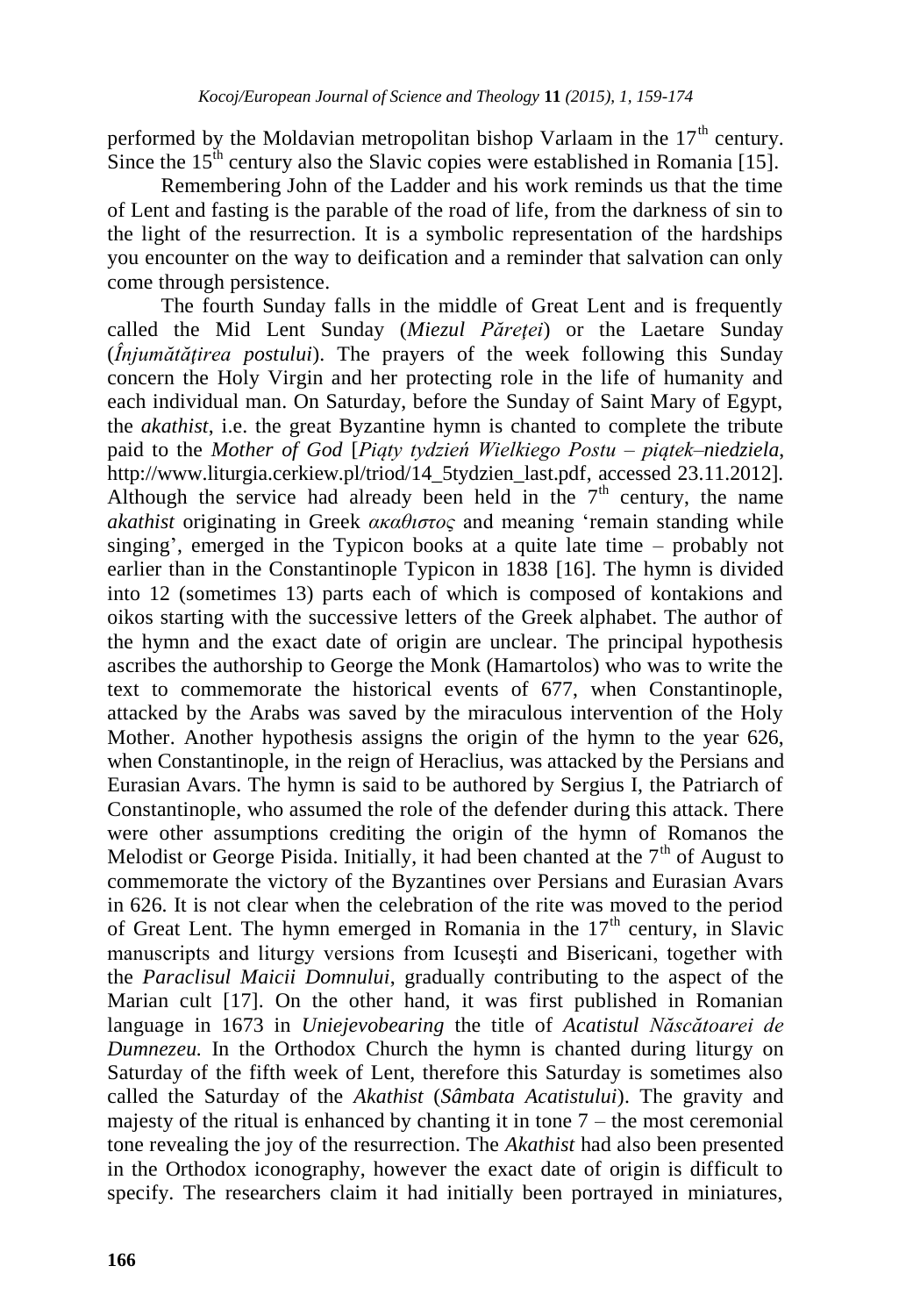then sacral cloths and icons and finally on the inside and outside walls of the churches. In Romania, the *Akathist* has been represented in iconography since the 16<sup>th</sup> century in twenty four scenes, illustrating the successive 12 *oikos* and *kontakions* placed on the outside walls of Orthodox monasteries and churches in South Bukovina (including Arbore, Humor, VatraMoldoviţa, Părhăuţi, Sfantul Ilie near Suceava). The researchers assume that the first twelve parts of the hymn make up the so-called historical part. The succeeding twelve parts of the Akathist are the so-called mystical part, six of them devoted to Jesus Christ and six to the Mother of God [18].

On the fifth Sunday, the Orthodox Church commemorates Saint Mary of Egypt, the penitent prostitute living at the turn of the  $5<sup>th</sup>$  and  $6<sup>th</sup>$  centuries. This day has been called the Sunday of Saint Mary of Egypt (*Duminica Sfintei Maria Egiteanca*). We sometimes call it the Sunday of Repentance in Romania (*Duminica Pocăinŝei*) [19; L. Popescu, *La Duminica Sfântei Maria Egipteanca*, http://www.rostonline.org/blog/razvan/2009/04/la-duminica-sfintei-maria-

egipteanca.html, accessed 6.04.2013]. To understand the theology of this Sunday of Lent and the essence of the Orthodox repentance we need to envisage the fate of Saint Mary. After seventeen years of being a prostitute, she joined pilgrims heading for Jerusalem. There, at the doors of the Church of the Holy Sepulchre, far away from the crowds, she became aware of her destitute life and underwent spiritual transformation. The remaining part of her life was spent in solitude at the River Jordan, praying and repenting. The Orthodox Church not only does not condemn Saint Mary of Egypt, but sets her as an example of holiness, repentance and penitence. She is already mentioned at Matins on Thursday preceding the above mentioned Sunday and treated as a verbal icon representing theological truth about penance [*Piąty tydzień Wielkiego Postu – czwartek*, http://www.liturgia.cerkiew.pl/triod/13\_5tydzien\_ czw.pdf, accessed 23.11.2012]. She indicates that none of the sins and wrongdoings can separate man from God if the former repents and expresses true regret for his sins leading the life in the light of Christ"s resurrection until the end of his days. The history of Mary is full of hope, recounting the story of repentance and return of a man to the lost kingdom. The transformation of life represents the grace of God acting within the human existence, supporting hopes and encouraging changes. Conversion means here an attainment of mercy, and the beginning of a new life is often filled with a difficult struggle to be faithful to the granted grace. By the example of Saint Mary of Egypt, Christ shows that he will come to the greatest sinners and it is never too late to transform your life.

#### **4. Flowers Sunday - the anticipation of the resurrection**

The week after this Sunday is called the Flowers Week (*Săptămîna floriilor*). On Thursday, during the vespers, the Great Canon of Saint Andrew of Crete is chanted again, this time in its entirety. On Friday, the forty-day fasting at the Orthodox Church is completed; however the believers will still continue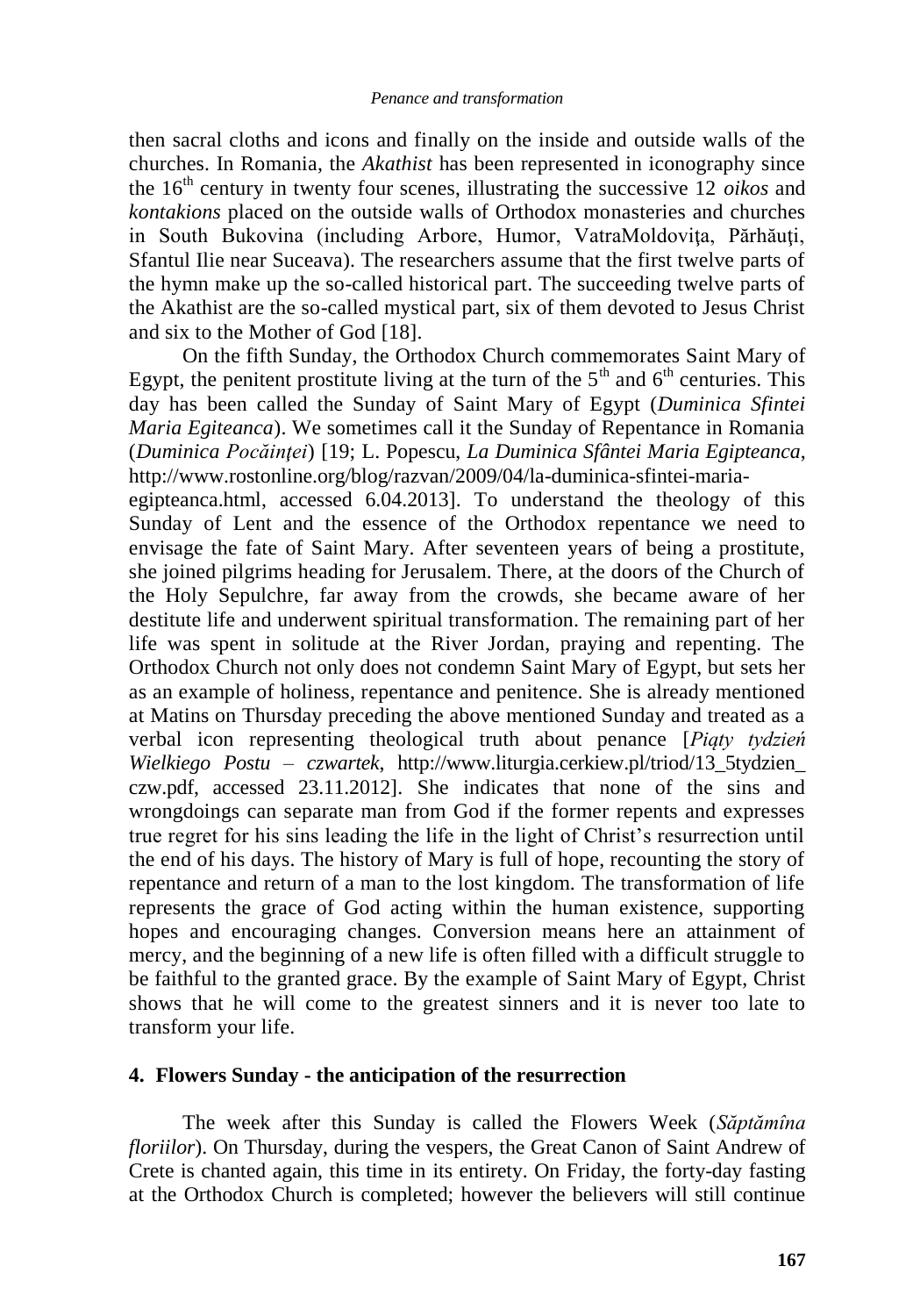fasting for another week. On Saturday (prior to Flowers Sunday) Romanians celebrate the Saturday of Lazarus (*Sâmbata lui Lăzăr*), which reminds us of the amazing story of resurrecting the dead Lazarus, a friend of Jesus Christ. Within the liturgical set, this event becomes the harbinger of Crucifixion, which will already take place next week – an anticipation of Jesus Christ making the supreme sacrifice, which is the symbolic victory of life over death. On this day, some regions of Romania celebrate the feast of the dead, called Flower Forefather"s Eve (*Moşii de Florii*).

The sixth Sunday of Great lent is called the Flowers Sunday (*Duminica Floriilor*, *Floriile*) and it is the beginning of the Holy Week. It is one of the oldest Christian feasts, mentioned, inter alia, by: Saint Epiphanius, Saint John Chrysostom, Saint Ambrose and Saint Cyril of Jerusalem as well as Egeria the 4<sup>th</sup> century pilgrim [20]. In Romania, the earliest accounts of this day were chronicled by deacon Paul of Aleppo (Bulosinbaz-Za"im, circa 1627–1699), travelling in 1653 and 1656 in the company of Macarios III Zaim, the Patriarch of Antioch, across Romanian lands on their way to East and North Europe [21]. He himself had the opportunity to witness this feast at the court of Constantin II Şerban [4]. The oldest liturgy books from Romania call the celebration Palm (*Stâlpările*) or Flowers (*Floriile*) [22]. According to the research sources, the feast has already been very popular on the Romanian lands in the  $18<sup>th</sup>$  century. The believers came to the matins and had their willow branches consecrated. They were then distributed among the faithful, who were to hold them during the Holy Liturgy. In contemporary times we also celebrate the ritual of consecrating willow branches at the Orthodox Church. They are collected by monks on the day before, and also by the believers in Orthodox churches, and then solemnly given to them after the collective consecration on Sunday.

# **5. Holy Week - Memory and the New Life in Christ**

The Flowers Sunday begins the Holy Week (*Săptămina Mare*), alternatively called the Week of Lord"s Passion (*Săptămina patimilor*) in Romania. From this day on to Thursday, the churches host vigils, the so-called *denia.* It is a Romanian word that originated in Church Slavonic variant: [bŭ]dĕnije – all-night vigil (in Old Church Slavonic – denije)] and denotes a special type of a vigil service held during vespers throughout the Holy Week [S. Dumistrăcel, *Deniile*, Lumina, 8 Aprilie 2009, http://ziarullumina.ro/opinii/deniile, accessed 3.12.2013]. Transylvanians also use an alternative term: *straste* – 'passion', 'martyrdom' originating in the Slavic *cтрaстникъ/cтрасти* meaning martyrdom and derived from the book of liturgical cult called *Strastnic*, dedicated to be read during Great Lent services, issued on Romanian lands since the  $18<sup>th</sup>$  century [23; G. Mircea and D. Dreghiciu, Un colligat de secol al XVIII-lea de la Petresti, aflat în colectia *Muzeului Municipial Sebeş.Cu privire specială asupra părŝii manuscrise*, http://www.cclbsebes.ro/docs/Sebus\_2\_2010/18\_Mircea\_Dreghiciu.pdf, accessed 3.12.2012]. Most likely the name of the book and services in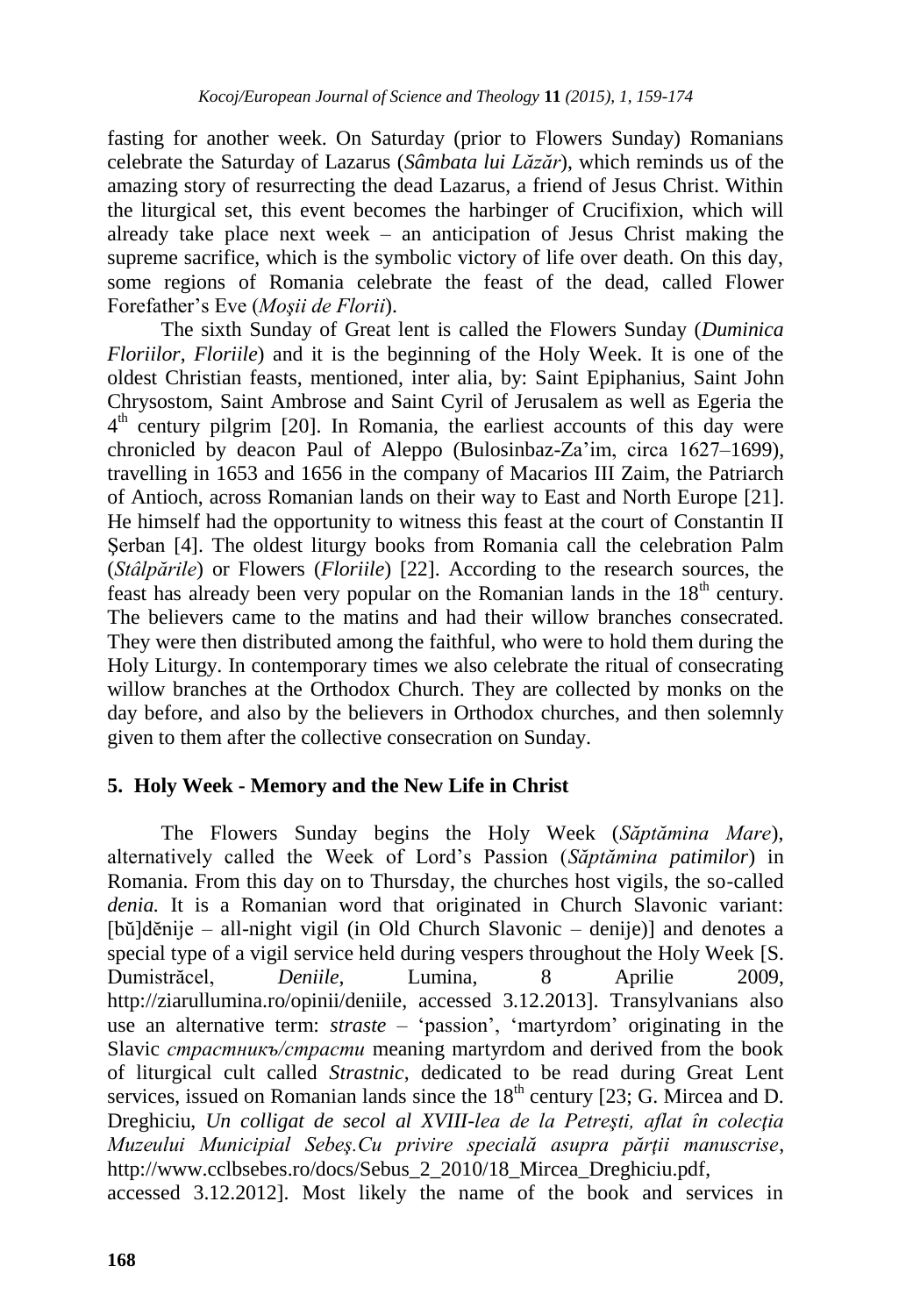Transylvania originated in Greek Catholic and not Orthodox sources. Evidence on the *denia* service held in Romania was first mentioned towards the end of the  $16<sup>th</sup>$  century in the books of deacon Coresi, and metropolitan bishops: Dosoftei and Antim the Iberian [http://ziarullumina.ro/opinii/deniile]. In Romanian liturgical practice they are generally held at approximately 7:00 pm [*Deniile din Săptămîna Patimilor*, http://www.crestinortodox.ro/datini-obiceiurisuperstitii/ deniile-saptamana-patimilor-68760.html, accessed 15.08.2012], combining three services in the typical daily cycle: at 3:00 pm, 6:00 pm, and 9:00 pm. The abundance and symbolism of liturgical texts for these days is enormous. First of all, they are composed of a number of psalms resembling sinfulness and the fall of man. They also profess the joy of God with a man who fulfilled the desire of his heart. It is a reminder of the eternal glory and salvation that are waiting for the penitent, and Christ the Bridegroom coming at midnight, bestowing his blessing upon the vigilant. The chanted prayers already include some content relating to the Resurrection of Christ. The Orthodox Church calls on God to arise and scatter the enemy. The first three days of the week are devoted to reflecting on the last days of Christ"s life and the meaning of his teachings, reading excerpts from the four Gospels divided into nine parts. The ritual is performed by the priest standing in the middle of the church and reading texts laid on the *analogion* covered by a liturgy cloth embroidered with a cross ornamented with flowers. He is holding burning candles in his hands. At this time a liturgy of Presanctified Gifts (*Liturghia Darurilor mai înainte sfinŝite*, compare Mathew 21.18–43) [Biskup Jerzy (Pańkowski), *Charakter i specyfika Liturgii uprzednio poświęconych Darów*, http://www.cerkiew.pl/ index.php?id=prawoslawie&a\_id=296, accessed 3.12.2012] is also held. On Monday we remember Jesus leaving for his martyrdom to Jerusalem, the beginning of suffering and the judgment of Pilatus. We also read an excerpt from St Mathew"s Gospel, and the parable of Saint John Chrysostom of the fruitless fig tree, begging God to "tear the list of human sins to pieces". During these readings the Gospel is laid on the lectern, two candles are lit on both sides and believers gathered in the church listen with their heads bowed. On Tuesday, the Church presents Judas Iscariot renouncing the Light and denouncing Christ to the Jews, as well as remembers Pharisees conspiring against Jesus. During the prayers of this day we hear the voice of a man who, due to his carelessness, was late to the coming of Saviour and up to this moment has remained in the darkness of sin. This symbolic representation proves that the grace of conversion to God is granted in any circumstances. The passages of the Old Testament about Moses, miraculously saved from death and Job who would not renounce his God even in the face of losing all his property (Exodus 2.5–10, Job 1.13–22) are read. On Wednesday matins, the Gospel of Saint John reminds us the parable of grain of wheat falling on the earth and dying as a necessity for the following fruit. The words of Jesus about the Light coming onto Earth and salvation of all those staying in the Light are mentioned in the prayers of that day as well. An adulterous woman, who recognized Jesus as the Saviour and anointed his body with oils and the tears of repentance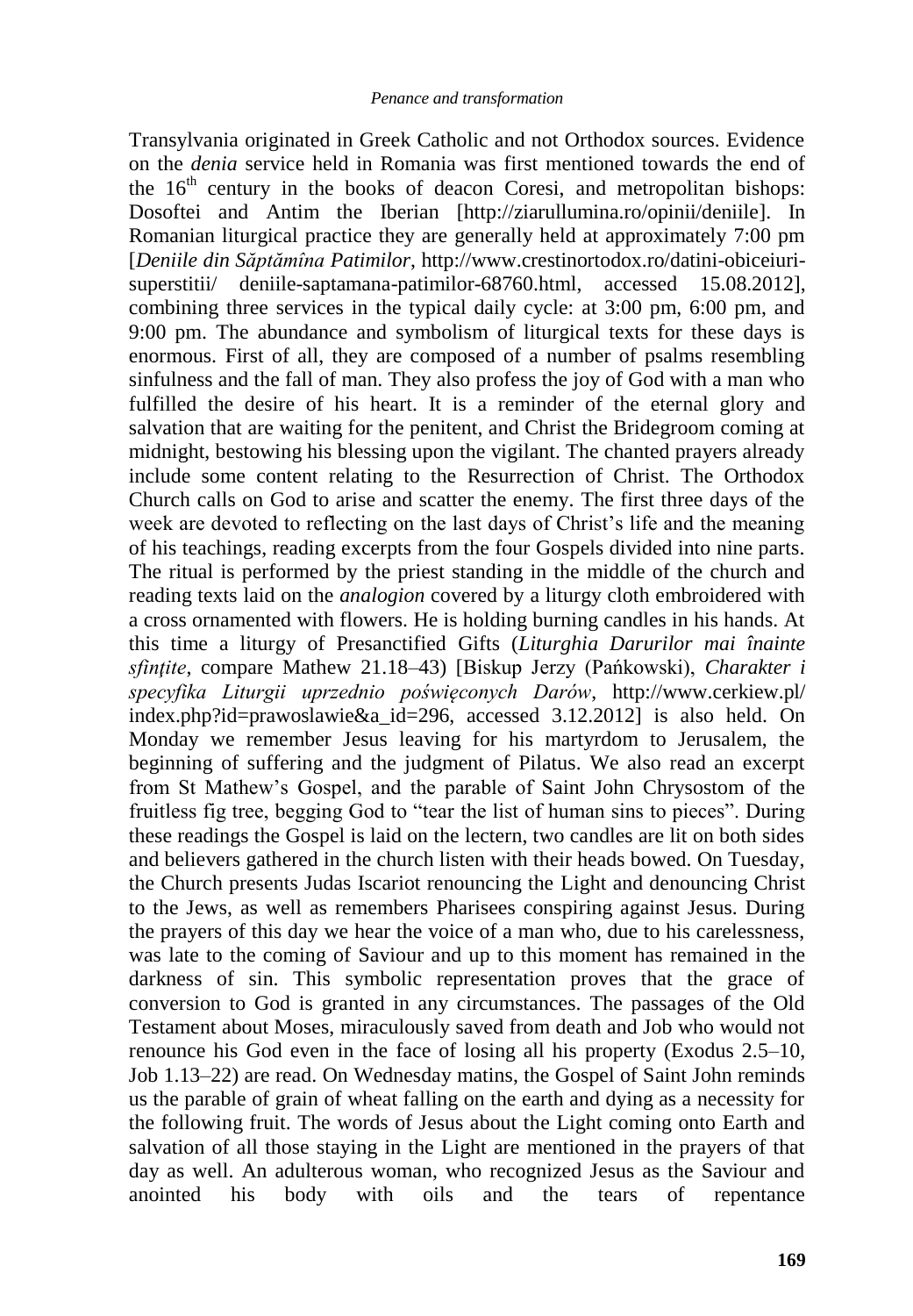[http://www.liturgia.cerkiew.pl/triod/16\_wt\_pn\_czw.pdf, accessed 12.04.2013], is set as an example of penitence. Once again the Judas's 'kiss of treachery' is remembered and God is asked to protect his children against a fate like this. Moreover, Ezekiel"s prophecy on messaging Jesus to Israelites who did not recognize the Messiah in him (John 12.17–50; Ezekiel 2.3–10, 3:1–3) is also read.

The most solemn services, held in the evenings of Holy Thursday (*Joia Mare*) and Good Friday (*Vinerea Mare*) are the *denia* (In Romanian tradition Good Friday is also called the Dry Friday (*Vinerea Seacă*) or the Friday of Torment (*Vinerea a Patimilor*)). On Holy Thursday, the service held is called the small *denia (deniamică)* and during prayers four events are mentioned: the sacred washing of feet, mystical double Last Supper – "The Pascha of the Order and the Pascha new: The Master"s Body, Blood", the transcendent prayer and the Betrayal of Judas (Luke 22.1–39) [http://www.liturgia.cerkiew.pl/triod/ 16\_wt\_pn\_czw.pdf, accessed 3.12.2012]. In Romania, the clergyman reads twelve excerpts from synoptic gospels, which are ascribed to Good Friday matins. Having read the fifth Gospel, at the words of Antiphon 15: "Today, He who suspended the earth in the waters is suspended on a cross", the celebrants take the cross from the altar area and place it in the middle of the nave, incensing it, bowing to it and kissing it. After the eighth Gospel of passion, also called the "Gospel of washing", some of the Romanian monasteries uphold the ritual of sacred foot washing to the words of canon by Kyr Kosmas. The rite has been active at least since the  $17<sup>th</sup>$  century, which was mentioned by Saint Paul of Aleppo [4, p. 70]. The priest takes his top garment (canonical) off, ties a towel around his waist, pours water into the basin and washes the feet of twelve worshippers, wiping them dry and kissing them at the end. Also on this day, during the evening vespers, the Orthodox celebrate a ritual of great oil sanctifying (*Sfânțirea Marelui Mir*). It is said to have originated in Judaism, when Jehova told Moses how to arrange the cult of God among the Israelites. It was already at that time that preparing oil from the olive trees following a particular ritual and anointing the objects of cult as well as people such as: the kings, priests and prophets was intended to sanctify them (Exodus 30.22–33; 1 Samuel 16.13, 24.7, 26.9). It was a sign of God's blessing, leading into the sacred sphere, protecting the one who accepted it (Deuteronomy 7.13, 11.14; Jeremiah 31.12; Joel 2.1–9). The Jews were also awaiting the anointed (the Messiah, in Hebrew: *mosziach – 'the anointed'*, "anointed with the holy oil"), whose arrival was announced by Jehova (Isaiah 11.2–5; Jeremiah 23.5; 33.15). In New Testament, Jesus, called the Messiah, had been anointed by the Holy Spirit and passed the ability to heal by placing the hands on the sick and anointing them with the holy oils to the apostles (Mark 6.7–13, Jacob 5.13–19). On Holy Thursday, at the Orthodox Church in Romania, the ritual is usually performed in the nave of the church. The Holy Oil is placed next to the Gospels on the table situated in the middle of the nave. Candles are lit and placed in special vessels. After confessions and prayers, the priests take the oil and make the sign of the cross on the foreheads and hands of the worshippers. Sometimes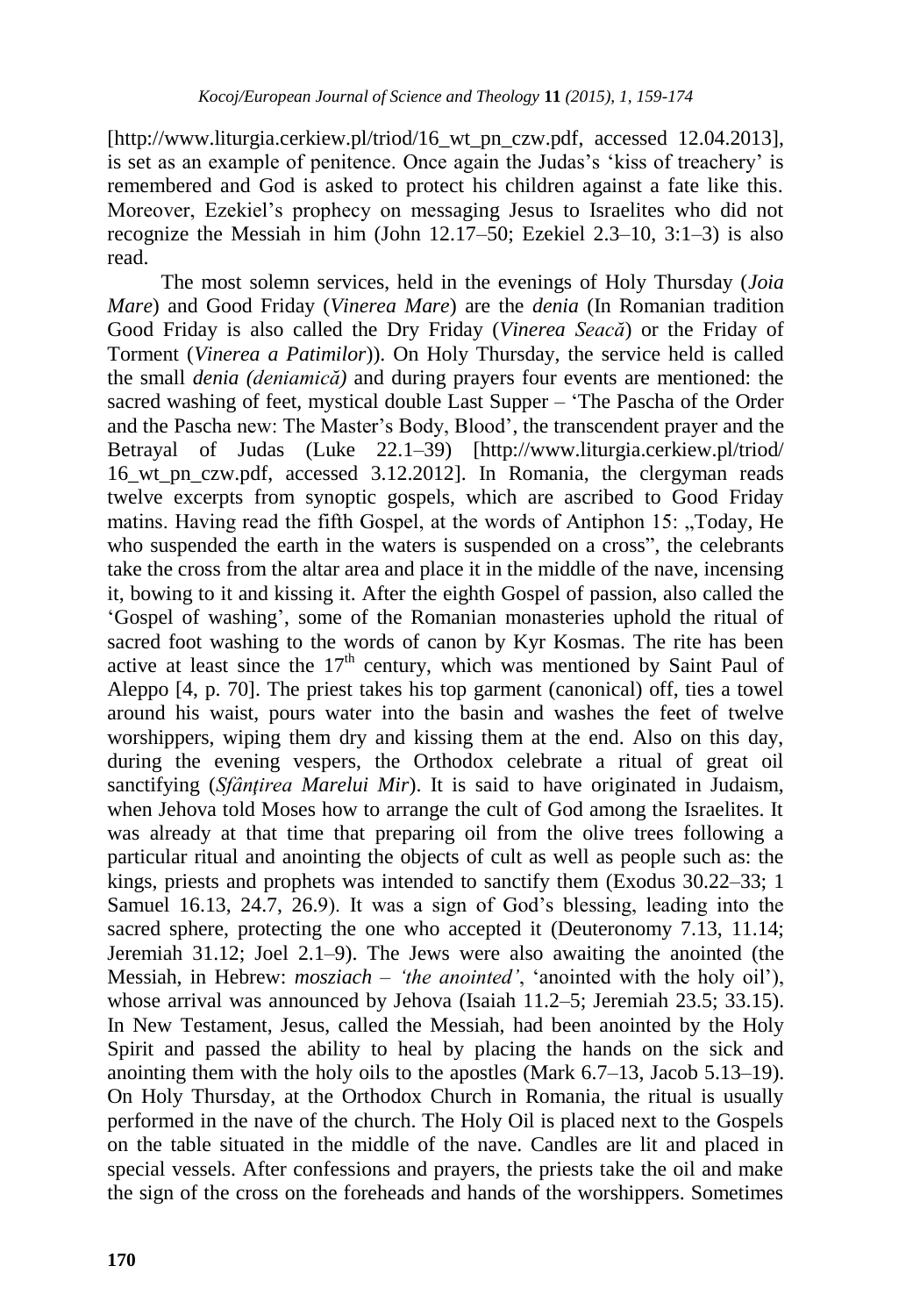the ritual takes place in the courtyard of the church [Monastyr Suzana, http://www.youtube.com/watch?v=mz\_7XnFoksU, accessed 1.12.2012; Monastyr Zamfira, http://www.youtube.com/watch?v=4XITPuHEQRM, accessed 1.12.2012]. This celebration, strengthened by the power of fasting, brings back the grace of God healing the soul and body of a sinful man.

The *denia* of Good Friday, also called the *large denia (Denia mare)*, celebrates the ritual of Jesus" funeral (which belongs to the matins of the Holy Saturday). For this reason it is often called the *denia* of the Lord's Funeral (*Denia Prohodului Domnului*) in the Romanian tradition. The first translation of the service conducted by the hieromonk Makarios was presented in Buzău, Romania in 1836, and then, in the years 1846 and 1853, the text was translated by Anton Pann, and was named the *Epitaful sau slujba înmormăntarii Domnului şi Mantuitorului nostru Iisus Hristos (The Epitaph or the funeral service of our Lord and Saviour Jesus Christ)* [N.D. Necula, *Slujba Prohodului*, http://www.crestinortodox.ro/paste/saptamana-patimilor/slujba-prohodului-88660.html, accessed 2.12.2012]*.*

The service of this day is celebrated very solemnly; a great importance is attributed to this ceremony in the Theology of the times and the cult of worshippers. In the course of the ritual the officiators take the Epitaphios (*Sfantul Aer*, *Sfantul Epitaf*) [N. Necula, *Postul Mare – Ce sunt deniile*, http://www.nistea.com/postul-mare/denia-denie-ce-sunt-deniile.htm, accessed 26.09.2012] with the image of Christ laid in the grave from the altar part and move it to the nave where it is laid on a table specially prepared for that purpose, and placed in the middle of the church, underneath the dome. This site is called the Sacred Sepulchre (*mormântul Domnului*). Having finished the prayers over the Epitaphios, the priest kisses the representation of the body of Christ on the cloth and often moves on his knees under the table where the cloth is placed. Sometimes the sepulchre is approached by women who bring mire and fragrances – they bow to the representation of Christ, kiss the Epitaphios and then sprinkle it with fragrances and also pass under the table. Other participants of the service follow. Passing underneath the Epitaphios is understood as the harbinger of salvation. The Orthodox believe that by their symbolic death with Jesus Christ they will be absolved of all their sins. Sometimes the worshippers pass under the Epitaphios three times to signify the three days Christ spent in the grave. The Epitaphios is an object of extreme cult – the Orthodox treat it as a relic, ornament it with flowers, candles, painted eggs and place some money in the vicinity of the cloth. They continuously pray next to it begging for the needed favours. In some of the villages in Bukovina, the worshippers place four small firs in the four corners of the Epitaphios, similarly to the habit of putting firs around coffins of the dead. The worshippers frequently touch the Epitaphios with their hands believing in the healing properties of the cloth.

The depicted day is often called the Black Friday (*Vinerea neagră*), which is related to Jesus dying on the cross. To commemorate this event, worshippers observe the so-called *black fasting* limiting the diet to drinking water.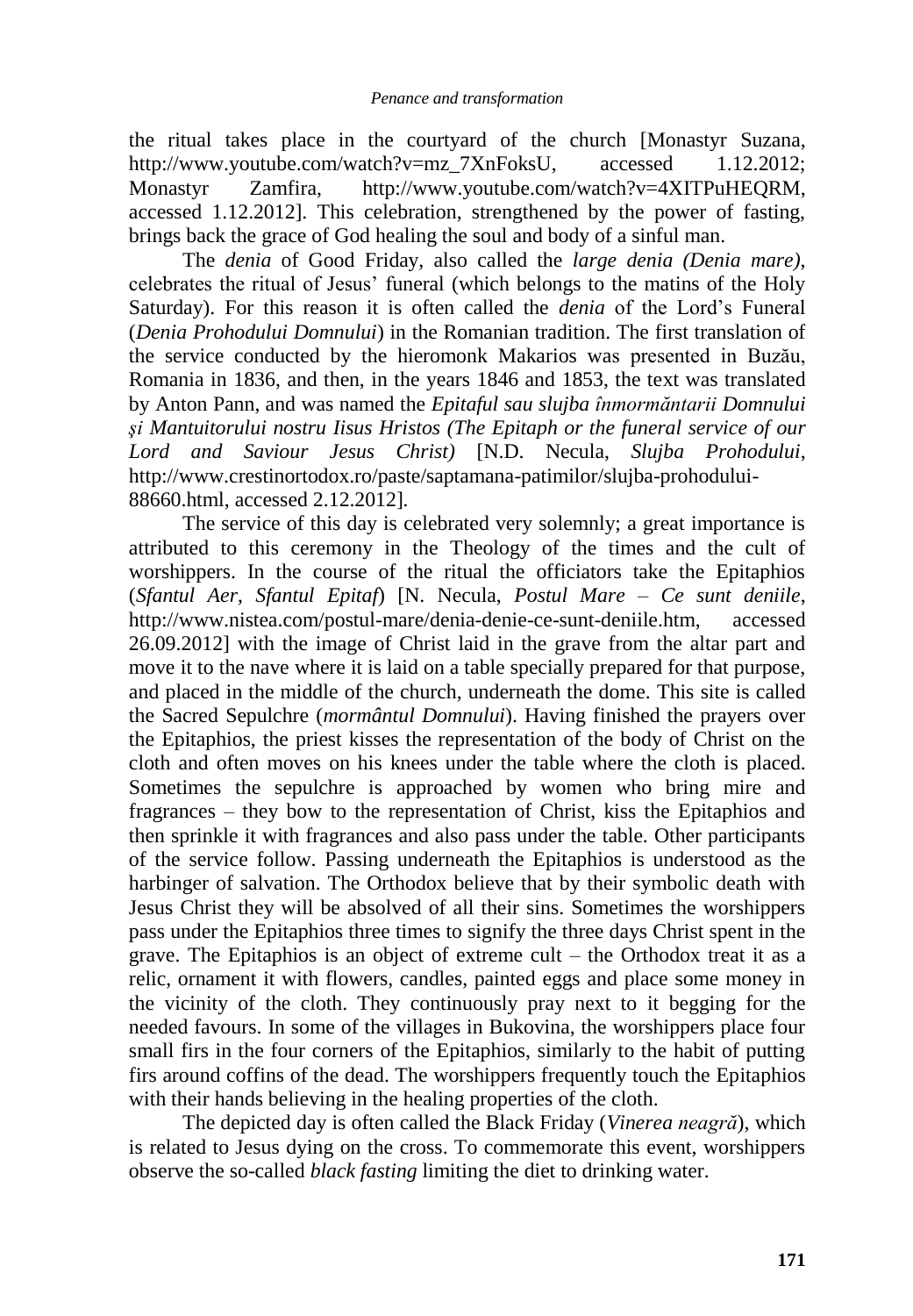The services held on Holy Saturday mainly consist of weeping over Jesus"s fate; however the resurrection tone is slowly starting to dominate. It gives the worshippers hope that the Lord will arise from the dead. The liturgy of this day remarkably emphasizes the antinomy of death and life, so characteristic of Orthodox theology. It is a day of pondering death, however, already the time to enjoy resurrection. Psalms are chanted and excerpts from the Bible are read by the priests during the morning prayers. One of them is the prophecy of Ezekiel about the dry bones in the Valley of Josaphat, which are revived by God with his will, spirit and words. They rise from the dead as a plentiful nation  $- a$ symbol of new Israel, resurrected to new life. This symbolic announcement calling for a new life is combined with the Church welcoming Jesus to resurrect: "Stand up and come to our help! Redeem us because of your love!" (Psalm 44/43, 27) [24]. The first Letter of Saint Paul to Corinthians on Christ being sacrificed as a true Pascha is also read. The next step is to ask God to arise and disperse the enemies. After the prayer of head bowing, the solemn kissing of the shroud follows. During vespers 15 excerpts from the Old Testament are read reminding us of God"s presence across history, including the creation of the world and man, the might of Jerusalem, the requirement to celebrate Pascha passed to the Israelites by Jehova, the history of Jonah the prophet, the Lord revealing himself to Joshua by the city of Jericho on the day of Pascha, Israelites crossing the Red Sea, miraculous restoration to life of the child by the prophets Elijah and Elisha, the sacrifice of Abraham, saving three children from a burning fiery furnace [http://www.liturgia.cerkiew.pl/pages/File/docs/meka-07 sobota.pdf, accessed 1.03.2013]. The last section recalls the burial of human sin with the death of Jesus and commencement of a new life together with His resurrection. After the end of vespers the faithful remain in the church and share the gifts composed of bread, wine and dried fruit, and listen to excerpts of readings from Acts of the Apostles.

On Saturday Night the Midnight Office of Pascha begins. Along chanting of the prayer 'Holy God, Holy Mighty, Holy Immortal, have mercy on us', the shroud is incensed and carried outside the church. In the solemn procession, accompanied by poignant tolling of a bell, it is three times carried around the church, while stopping and praying three times as well [*The celebration of Good Friday's Denia at the Metropolitan Cathedral in Bucuresti*, http://www.youtube.com/watch?v=086uGhOkn80, accessed 2.12.2012].

This symbolic funeral procession is to represent Jesus descending to the darkness of Hades, wandering around it, and announcing Adam – the so-called "everyman" – the joy of resurrection  $[25]$ . After the procession is finished, everyone stops and the shroud is placed at the closed gates of the church. There, the priest reads the Gospel of Resurrection (Mark 16.1–8). He announces that Christ has been resurrected and that death has been crumpled by death. The doors to the church are opened, clergymen and worshippers enter the building passing underneath the shroud, touching it with their hands and making the sign of the cross. It is then carried into the temple and placed on the altar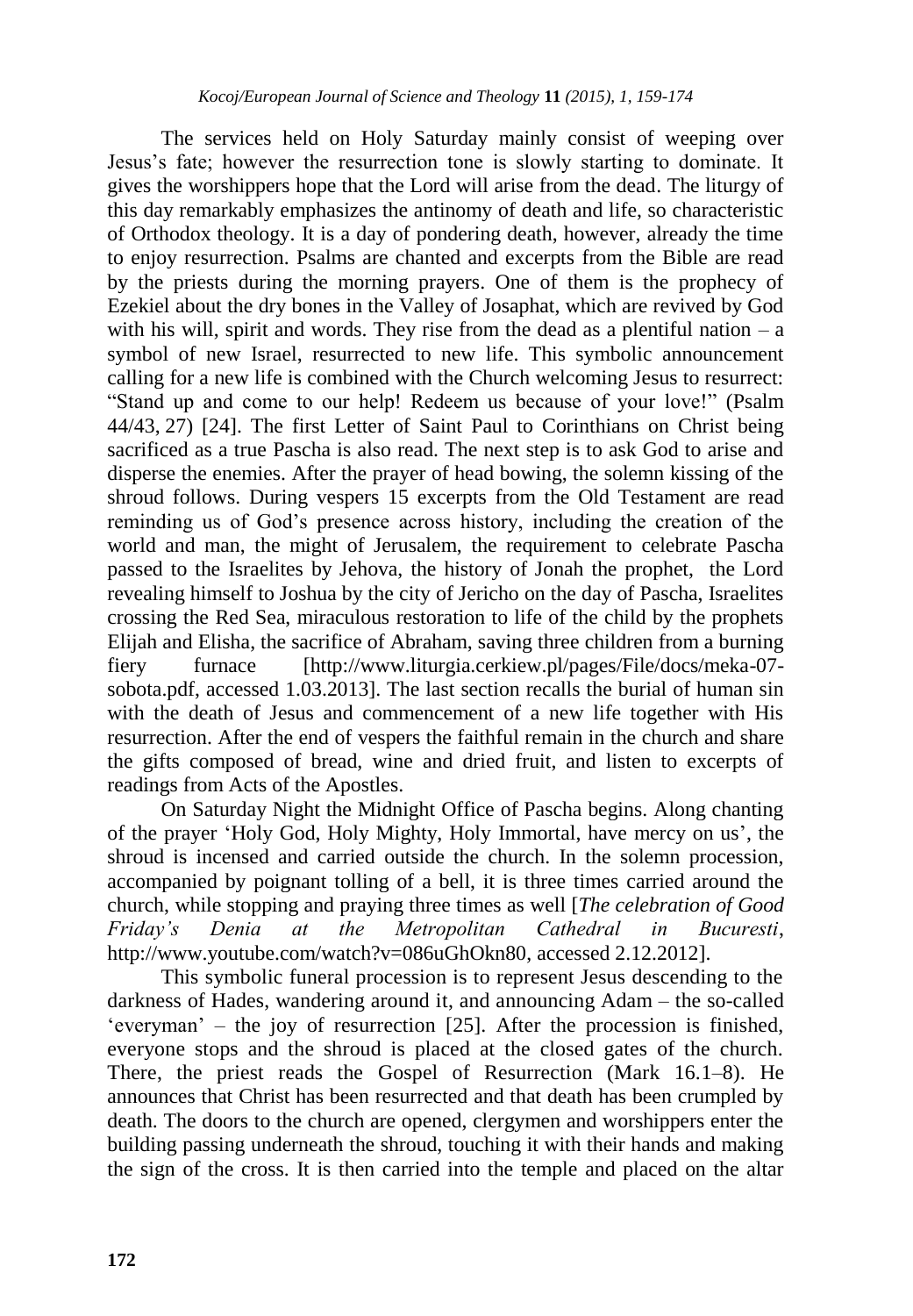where it remains to the day of Ascension to Heaven. In the morning, the Paschal Matins begin.

The celebrations of Holy Sunday are completed by the Eucharistic liturgy of John Chrysostom, celebrated immediately after the Matins. Next, the food is blessed and worshippers can go home to eat paschal breakfast.

The analysis of the paschal cycle symbolism within Romanian religiosity, performed on the basis of canonical religious texts as well as Orthodox rituals, lead to the conclusion that it is in each case a reminder of the history of salvation. In Eastern Christianity it is also a route to repent, revealed to men seeking God. By experiencing *metanoia* and atonement, man participates in the plan of salvation of mankind, which is each year remembered by repeating images of the crucifixion and celebration of the Passover.

### **References**

- [1] A.C. Calivos, *Oddawanie czci Bogu*, in *Prawosławie. Światło wiary i zdrój doświadczenia*, K. Leśniewski & J. Leśniewska (ed.), Prawosławna Diecezja Lubelsko – Chełmska, Lublin, 1999, 62–63.
- [2] Bischop Abel (Popławski), *Święta Pascha – Zmartwychwstanie Chrystusa*, in *Prawosławie. Światło wiary i zdrój doświadczenia*, K. Leśniewski & K. Leśniewska (ed.), Prawosławna Diecezja Lubelsko – Chełmska, Lublin, 1999, 101.
- [3] A.M. del ChiaroFlorentino, in *Revoluŝiile Valahiei*,Viaţa Românească, Iaşi, 1929, 1–59.
- [4] Paul de Alep, *Călătoria lui Paul de Alep*, in *Calători străini despre Ŝările Române*, M.M. Alexandresu-Dersca Bulgaru (ed.), vol. VI, Editura Științifică, Bucureşti 1976, 83.
- [5] M.Simonopetritul, *Mistagogia timpului liturgic*, Deisis, Sibiu 2008, 37–44.
- [6] A. Schmemann, *Wielki Post*, Orthdruk, Białystok, 1990, 7.
- [7] D. Sandu, Eur. J. Sci. Theol., **1(2)** (2005) 36-39.
- [8] T. Spidlik, Communio, **5** (1991) 6–19.
- [9] Saint Andrew of Crete, *The Great Canon of Repentance*, translated by H. Paprocki, Bratczyk, Hajnówka 2004, *passim.*
- [10] A. Baran and H. Pietras (eds.), *Dokumenty Soborów Powszechnych. Tekst grecki, łaciński, polski*, vol. I, WAM, Kraków, 2003, 330–341.
- [11] K. Leśniewski, *Nie potrzebują lekarza zdrowi. Hezychastyczna metoda uzdrawiania człowieka*, Katolicki Uniwersytet Lubelski, Lublin, 2006, 122-127.
- [12] J.V. Leloup, *Hezychazm. Zapomniana tradycja modlitewna*, Znak, Kraków, 1996.
- [13] Ioan Scărarul, *Scara Raiului*, Romanian translation, Amarcord, Timişoara, 2000.
- [14] ŚwiętyJan Klimak, *Drabina do raju*, Wyd. Marek Derewiecki, Kęty, 2011.
- [15] M. Păcurariu, *Cultura teologică românească. Scurtă prezentare istorică*, Basilica, Bucureşti, 2011, 59.
- [16] E.M. Toniolo, *Acatistul Maicii Domnului explicat. Imnul şi structurile lui mistagogice*, Deisis, Sibiu, 2009.
- [17] M. Costinescu, Studii de Limbă Literară şi Filologie, **3** (1974) 217–239.
- [18] E. Kocój, *Świątynie, postacie, ikony. Malowane cerkwie i monastyry Bukowiny Południowej w wyobrażeniach rumuńskich*, Wydawnictwo UJ, Kraków, 2006, 91– 93.